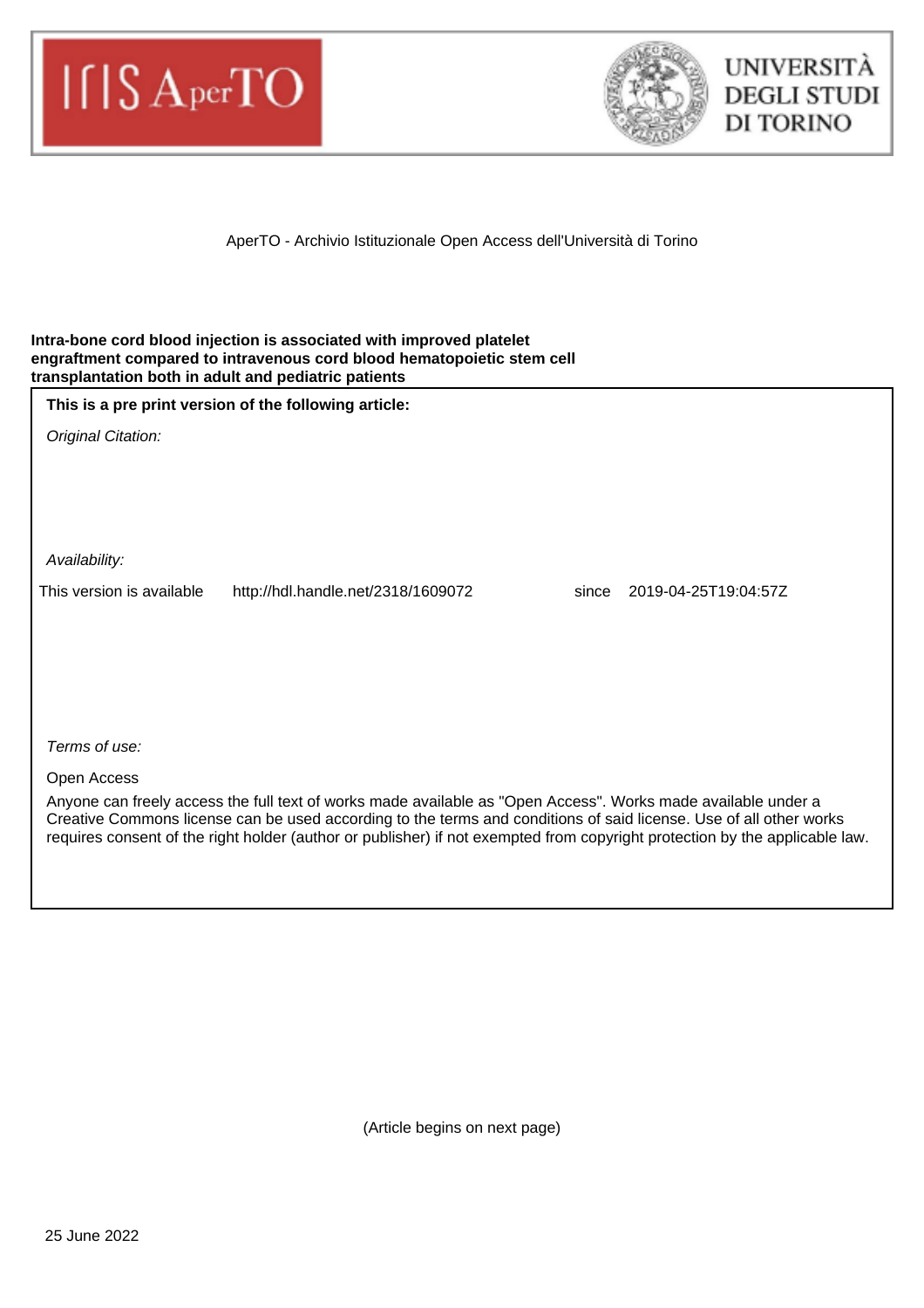

# UNIVERSITÀ DEGLI STUDI DI TORINO

This is an author version of the contribution published on: *Questa è la versione dell'autore dell'opera: [Bone Marrow Transplant. 2015 Volume 50, Issue S1, Pages: S471-S471, Meeting Abstract: P706 (March 2015)]*

The definitive version is available at:

La versione definitiva è disponibile alla URL: *http://www.nature.com.offcampus.dam.unito.it/bmt/journal/v50/n1s/index.html*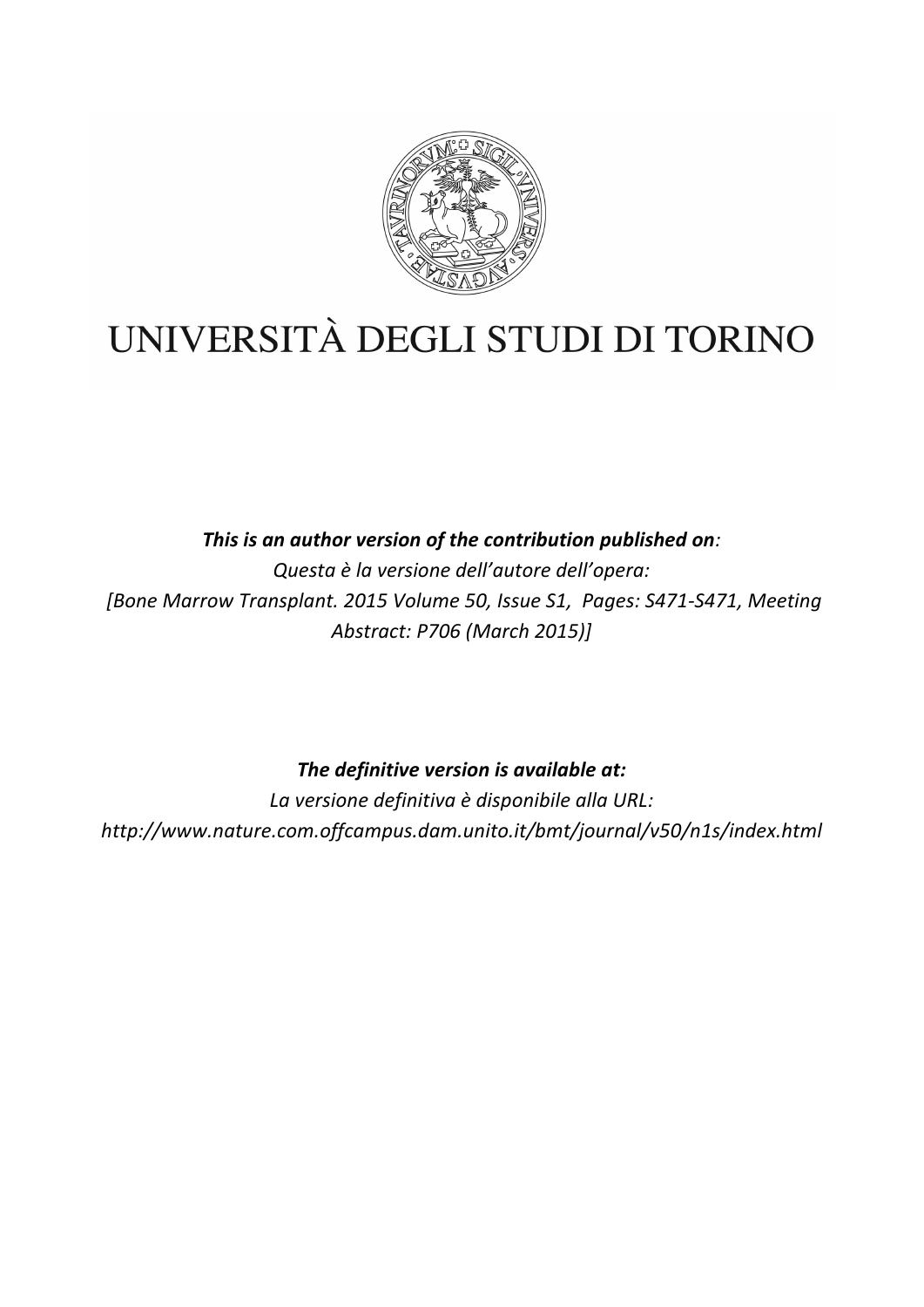**Intra-bone cord blood injection is associated with improved platelet engraftment compared to intravenous cord blood hematopoietic stem cell transplantation both in adult and pediatric patients**

F. Saglio1,\*, C. Ruatta2, P. Nicoli2, M. Berger1, M. De Gobbi2, F. Frassoni3, D. Cilloni2, F. Fagioli1

1 Pediatric Onco-Hematology, Regina Margherita Children Hospital, AOU Citta` della Salute e della Scienza di Torino, 2 Division of Hematology and Internal Medicine, Department of Clinical and Biological Sciences, University of Turin, Turin, 3 IRCCS "Giannina Gaslini", Genoa, Italy

### **Introduction**

Cord blood hematopoietic stem cell transplantation (CBHSCT) is one of the therapeutic options suitable for patients who need hematopoietic stem cell transplantation but who lack both an HLA identical siblings and an unrelated HLA matched adult stem cell donor. One of the main weaknesses of CBHSCT is a delayed neutrophil and platelet engraftment that is reported as one of the causes of the increased risk of transplant related mortality of this kind of transplantation. Some experimental clinical trials carried out both in adult and pediatric population have suggested that by direct intra-bone injection of the cord blood unit (IBCBT) it is possible to improve the engraftment rate but studies directly comparing IBCBT and intravenous CBHSCT are still missing.

### **Materials (or patients) and methods**

Between December 2007 and April 2014, 37 patients aged from 1 to 71 years (median age 8 years, median weight 23 kg) underwent CBHSCT at our Centers: 18 had IBCBT while 19 had intravenous CBHSCT. In order to explore if direct intra-bone injection of cord blood derived hematopoietic stem cells was associated with a faster neutrophil (PMN) and platelet (PLT) recovery we retrospectively compared the cumulative incidence of PMN and PLT recovery in the two groups. In the same study population we also analyzed the impact of variables that have been previously reported as important factors in determining CBHSCT outcome, as recipient's age and weight, Total Nucleated Cell dose, CD34 þ cell dose, and number of HLA mismatches in the donor-recipient couple. 

#### **Results**

We first evaluated in the entire study population  $(n\frac{1}{4} 37)$  if younger age was associated with an improved PMN and PLT engraftment but surprisingly we didn't find any statistically significant difference  $(P<sup>1/4</sup> 0.35$  and  $P<sup>1/4</sup> 0.68$ respectively). We didn't highlight a correlation between PMN and PLT engraftment and recipient's weight either  $(P_{44}^{14} 0, 2$  and  $P_{44}^{14} 0, 8$  respectively). Considering PMN we didn't observe any difference between engraftment rate of patients treated by IBCBT and that of patients treated by intravenous CBHSCT at any time point. At dayb 100, cumulative incidence of PLT recovery was 67% (CI95% 48-92) for patients undergone IBCBT versus  $45\%$  (CI 95%28-73) for patients undergone intravenous CBHSCT ( $P<sup>1</sup>/<sub>4</sub>$  0,18). Extending the follow up to more than a year cumulative incidence of PLT recovery was  $72\%$  (CI95% 54-96) for patients undergone IBCBT versus  $50\%$  (CI 95%32-77) for patients